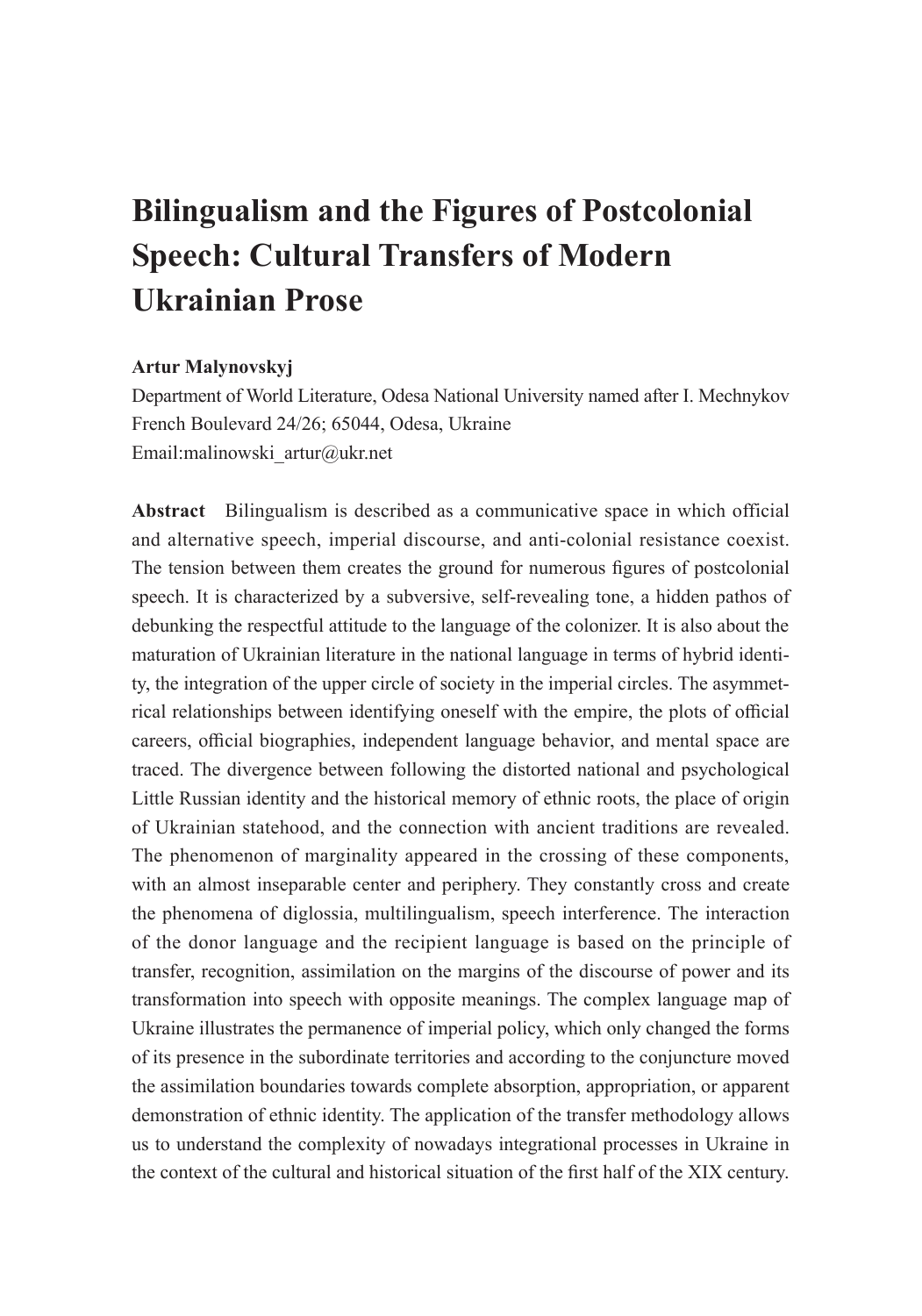**Keywords** bilingualism; hybrid identity; imperial imagology; creolization; cultural transfer.

**Author Artur Malynovskyj,** PhD of Philological Sciences, Associate Professor of Odesa National University named after I. Mechnykov. Author of more than 100 scientific articles in the field of Ukrainian and Russian philology. His PhD thesis is dedicated to the study of genre forms of the Russian classical novel. He is working on a doctoral thesis devoted to the anthropological aspects of Ukrainian prose of the first half of the XIX century. Research interests include literary anthropology, cultural transfer, frontier studies, literature and politics, rhetorical strategies of the literary text, geopoetics, postcolonial theory, Eastern European studies, Ukrainian and Polish comparative studies.

# **Introduction**

Bilingualism becomes a political and ideological factor due to the relationship of domination and subordination, the polarization of cultural superiority and inferiority. The granting of various statuses of the official imperial language with a flexible and developed lexical and grammatical structure and seemingly limited and suitable only for every day using local dialect causes a dramatic conflict of culture. It becomes the key to understanding the Ukrainian colonial situation, a component of the thesaurus of an era. Bilingualism does not involve the parity of two languages, but oppression, enslavement, and a kind of truncation and reduction of the authentic language to the dialect. It is not only a matter of tsarist policy and a side view, and a superior attitude to ethnically assimilated territories, but also of the voluntary imposition of an imperial yoke and, as a consequence, the production of a half-hybrid identity.

Not only isolated declarations of non-literature features of the Ukrainian language, such as the well-known dispute between H. Kvitka and P. Hulak-Artemovskyj or the lamentation of P. Kulish about the underdevelopment of vocabulary to denote abstract concepts ("how to express in Ukrainian about objects foreign to the people"), but also the recognition of the extraterritoriality of national culture and words, the attention to them of the higher circles of society equally invested in the colonial paradigm. E. Hrebinka describes some spaces of using Ukrainian language in St. Petersburg circles:

Petersburg is a colony of educated Little Russians. All the places present, all the academies, all the universities are flooded with compatriots, and when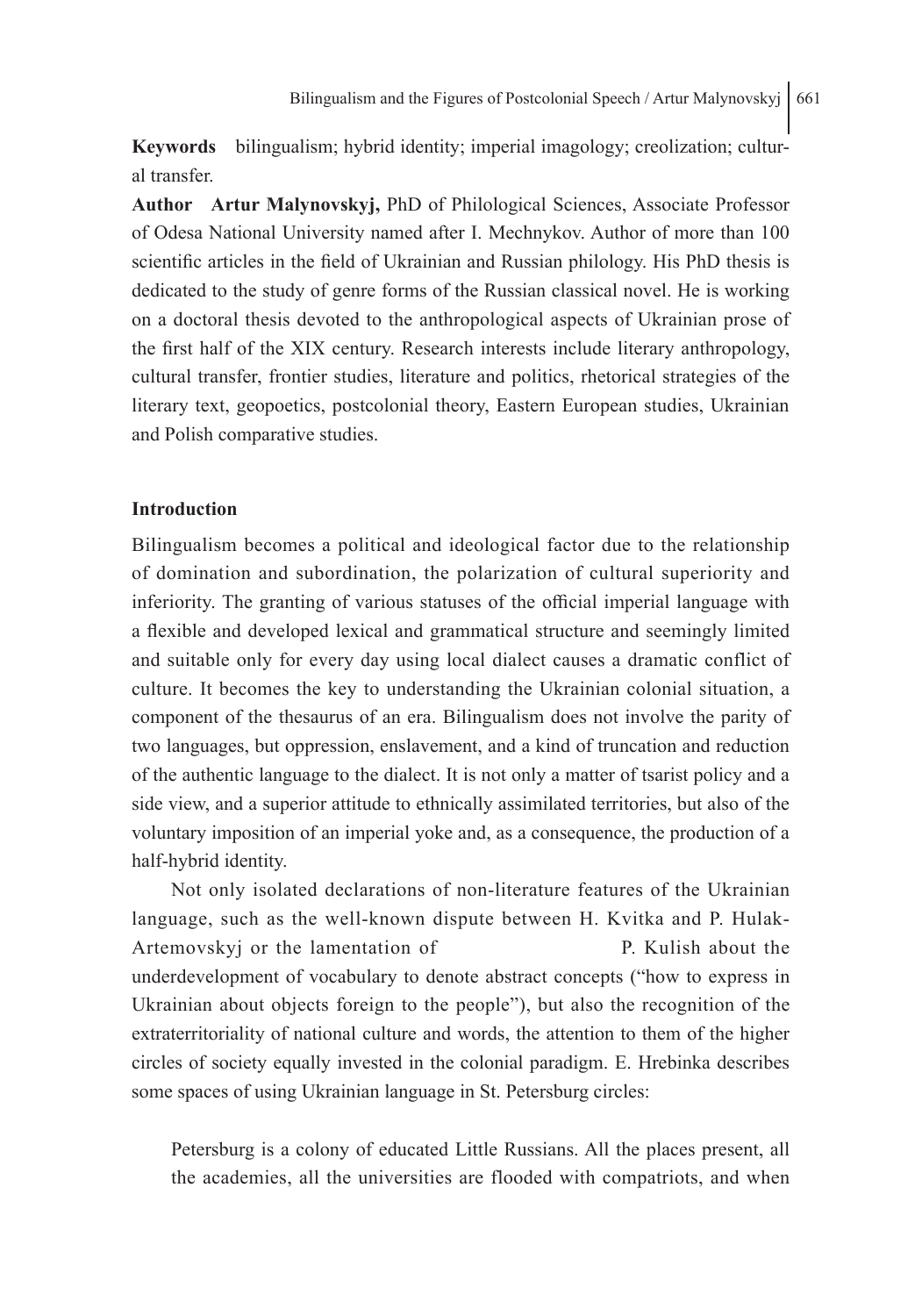determining a person for service, the Little Russian pays special attention to how un homme d'esprit... the Empress rides four horses, and our two Little Russian Cossack cameras on her heels. The Emperor often, they say, jokes with them in the Little Russian language. (Hrebinka 566)

Of course, this passage with the term "colony" clearly outlines the boundaries of Ukrainian as another one, distinguishing it as an ethnic touch on the general imperial map. The pathos of subordination and awareness of the place of *oneself* culture in the allotted circle of society is embodied as a typical colonial narrative. The assertion of the presence of Ukrainian, the need for its development and implementation in writing, the prose is nothing more than an inversion of the widespread use of the Russian language. Peter Barry indicates:

This linguistic difference amounts to a sense that the linguistic furniture belongs to somebody else, and therefore shouldn't be moved around without permission. Some post-colonial writers have concluded that the colonizers' language is permanently tainted, and that to write in it involves a crucial acquiescence in colonial structures. (Barry 129)

## **The National Narrative: Speech Interference, National Identity, Imperial Discourse**

This state of things was characterized by internal conflict and tension, so it was to "explode" one day in several opposing anti-colonial tendencies. Peripheral zones of culture must move to their nuclear depths, the imaginary dialect ("Little Russian dialect") demonstrates a reception shift in the metropolitan consciousness and is nothing more than an inversion of deeply popular authentic living language. The canon of Ukrainian prose is created with this living language, embodied in a kind of ensemble of *The Little Russian Stories Told by Hrytsko Osnovyanenko'*  (Малороссийские повести, рассказываемые Грицьком Основьяненко). They have got special value. Because Kvitka found adequate correlations of the art object and theme with the way of expression, expressing its denotative properties in the language. The word becomes textured due to the saturation of folk rhythmic melodies and the sound of the emotional tuning fork of the Ukrainian soul. The author proved that "you can be touched by the Little Russian language." And in a review of the book Hrebinka emphasized: "Having read now *The Stories* by Osnovyanenko, we feel sorry for those who do not know this language. They are deprived of true pleasure" (Hrebinka 473). The way to national literature through the development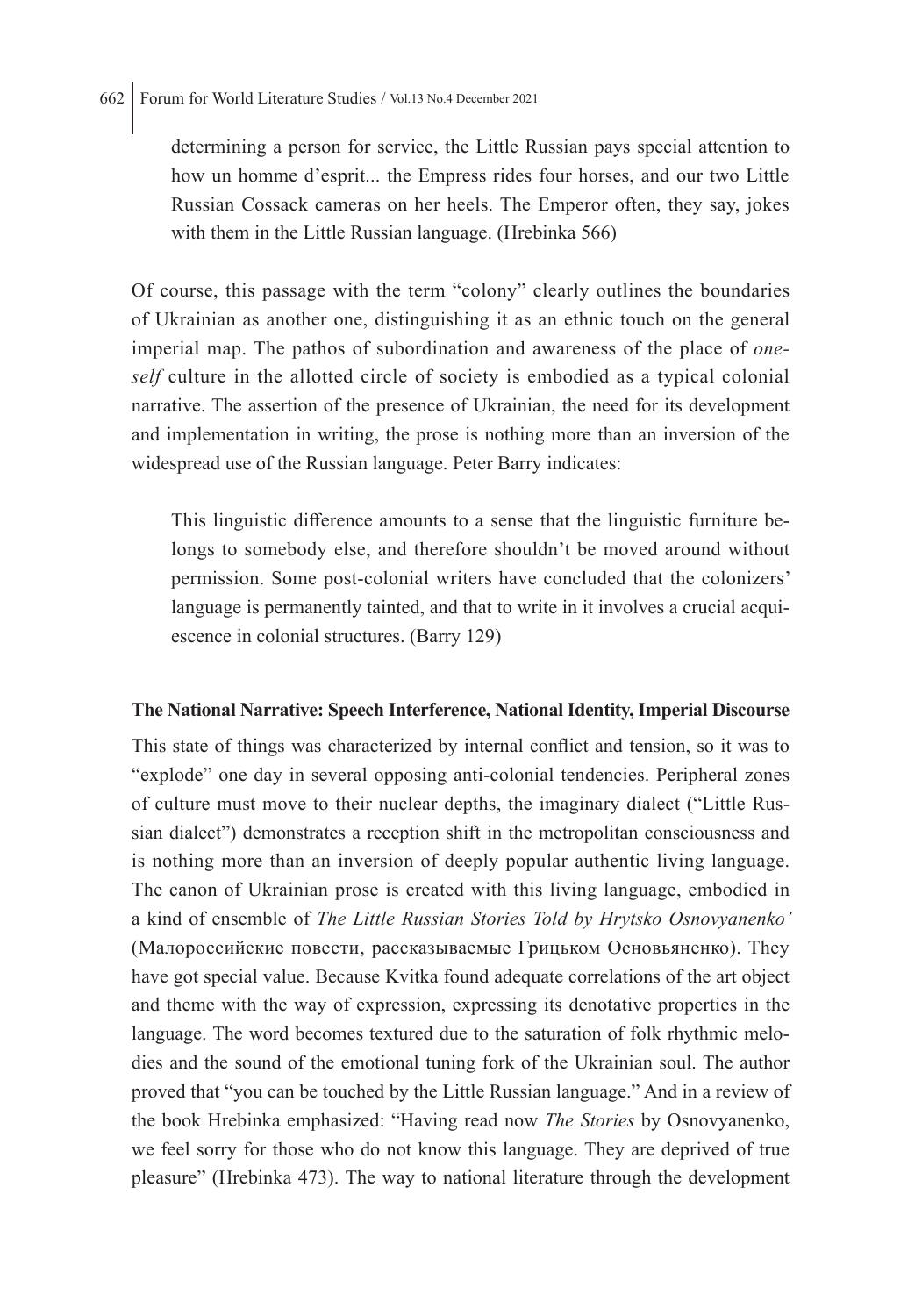of stylistic norms, harmonization of language grammar with the grammar of human behaviour, the use of language tools to study the differences of *the native* picture of the world reproduces the logic of postcolonial thinking. Language as a decoding state of dependence captures the transition *from adaptation to mastery*, when "the colonial writer is an independent 'adept' in the form, not a humble apprentice, as in the first phase, or a mere licensee, as in the second" (129).

Such liberation of the word from the burden of secondary nature, emancipation towards the individual, non-normative development of its aesthetic qualities makes intercultural dialogue the basis of postcolonialism. In other words, the colonial situation *is transferred* to the level of its interpretation with subsequent use in the anticolonial position. The dialectics of this process was formulated by M. Pavlyshyn: "Anti-colonial strategies are united by the structure of negation—shifting upside down—the former colonial arguments and values" (Pavlyshyn 227). However, this "rearrangement" is not just an action of inertia, but an almost tectonic shift with several positive consequences. It is as if the capture of the colonial-imperial into the orbit of the national, the consistent debunking of the state of dependence through the language, and its deconstruction, reversal in ruthless and all-consuming speech discourse. According to the Polish researcher D. Kolodziejczyk, the transfer is

first of all, the gesture of freedom—emancipation from the need for an exact copy (colonial mimicry) to the comprehension of the ability to exist in language—to comprehend the difference through which language (imperial) remains independent." The point is that the language of the metropolis, which "becomes a means of expression in the (post) colonial cultural space, ceases to be the property of the empire. (Kolodziejczyk 26)

Thus, even political and ideological conflicts are transferred into a space of creative rethinking, and their critical passion is softened by cultural intentions, play, multivector projections, and a multitude of interpretations.

There is the effect of transfer in this removal, within which the Ukrainian language detached from ideology and applied to the reproduction of Ukrainian realities, and therefore conventional and largely distorted Russian language coexist based on creative competition, controversy, in the field of the asymmetric relationship between language and reference space. This middle and marginal status of Russian speaking strategy among Ukrainian writers of a culturally peripheral phenomenon allows us to denote the same adaptation as a background for intercultural dialogue. Many works of literary critics (B. Bakula, Y. Barabash, P. Barry, Homi K. Bhabha,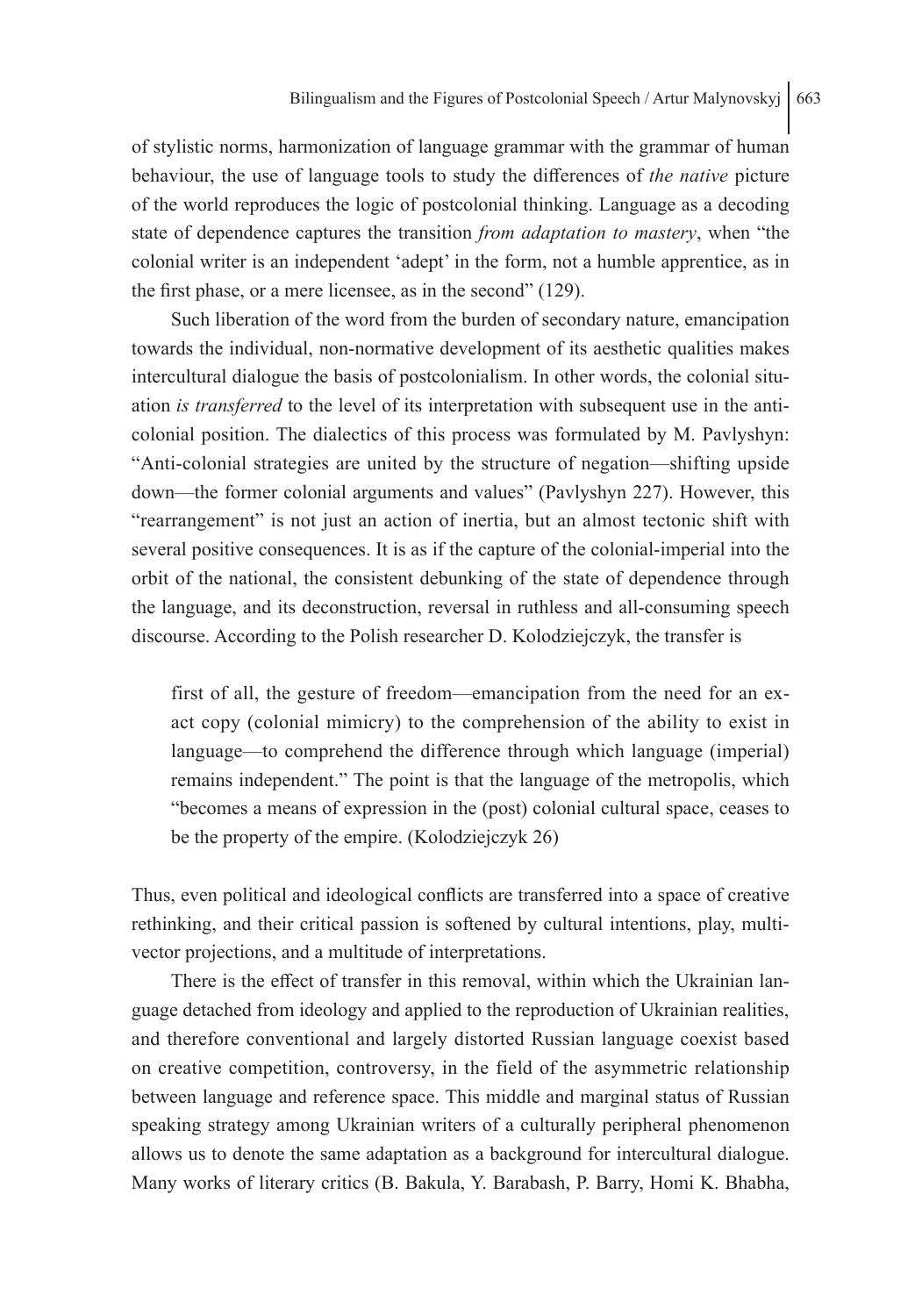O. Hlotov, T. Hundorova, M. Ilnytskyj, D. Kolodziejczyk, M. Shkandriy, O. Feduta) are devoted to the problem of interference and bilingualism in the thesaurus of this period. They investigate the mechanisms of decoding and unmasking the word of the empire in the territories of the suburbs. The writers resort to them inside the text in very colourful imagotypes, continuously mocking the Little Russian phenomenon as a distorted model of national behaviour and mocking Moscow influence as anti-behaviour, as a personification of strangers and enemies. These oppositions are widely embodied in Russian-language texts of Ukrainian prose, creating a zone of semantic turbulence, the division between the subject and the means of its reproduction. It turns out that the emblem of the imperial as negative is presented in its language, which is made possible by several parody techniques and a kind of surzhyk, an idiolect of this language. A gap in which postcolonial dissent, subversive tools of subtext are growing up is formed at the break of the literary norm and the purely mental deformation of language at the grammatical level. Such a duality of unattractive coverage of the imperial within its rhetoric was not only an Aesopian language, a hidden communication but also it strengthened and concentrated anti-colonial pathos.

Kvitka-Osnovyanenko's prose is a very characteristic phenomenon from this point of view. It contains parodies and stylizations that determine the "politics" of the text, the type of intertextual interaction with images and works of Russian literature. The first Ukrainian prose writer used the method of secondary modelling of plots and stereotypes known in literature and fixed in the public consciousness, thus creating superstructures of meaning, controversial artistic decisions. Therefore, this is not fiction or minor texts in terms of art. It is a programmed text strategy, which would allow extracting a deep national content from several skillfully glued literary masks and game intentions. *Letters to Publishers* (Письма к издателям)*, Letters to the Luzhnitsk's Elder* (Письма к Лужницкому Старцу)*, Invited Guests* (Званые гости)*, Evstratiy Myakushkin's memoirs* (Мемуары Евстратия Мякушкина) were built on the unmasking method. Their inherent feuilleton principle only emphasizes the controversy and difference from the texts of a similar direction in Russian literature. No wonder the problem of the author's attribution, *especially about Luzhnytsk's Elder* (Письма к Лужницкому Старцу), is too relevant and weighty precisely concerning the distinction between text and denotation, text and intertext, the original and ironically written copy. Kvitka parodies not only the innocence, helplessness and incompetence of Falalej Povinukhin (Фалалей Повитухин) but also the proto text of M. Novikov's *Letters of the Falalej* (Письма Фалалея) as a codification of the nobility ignorance.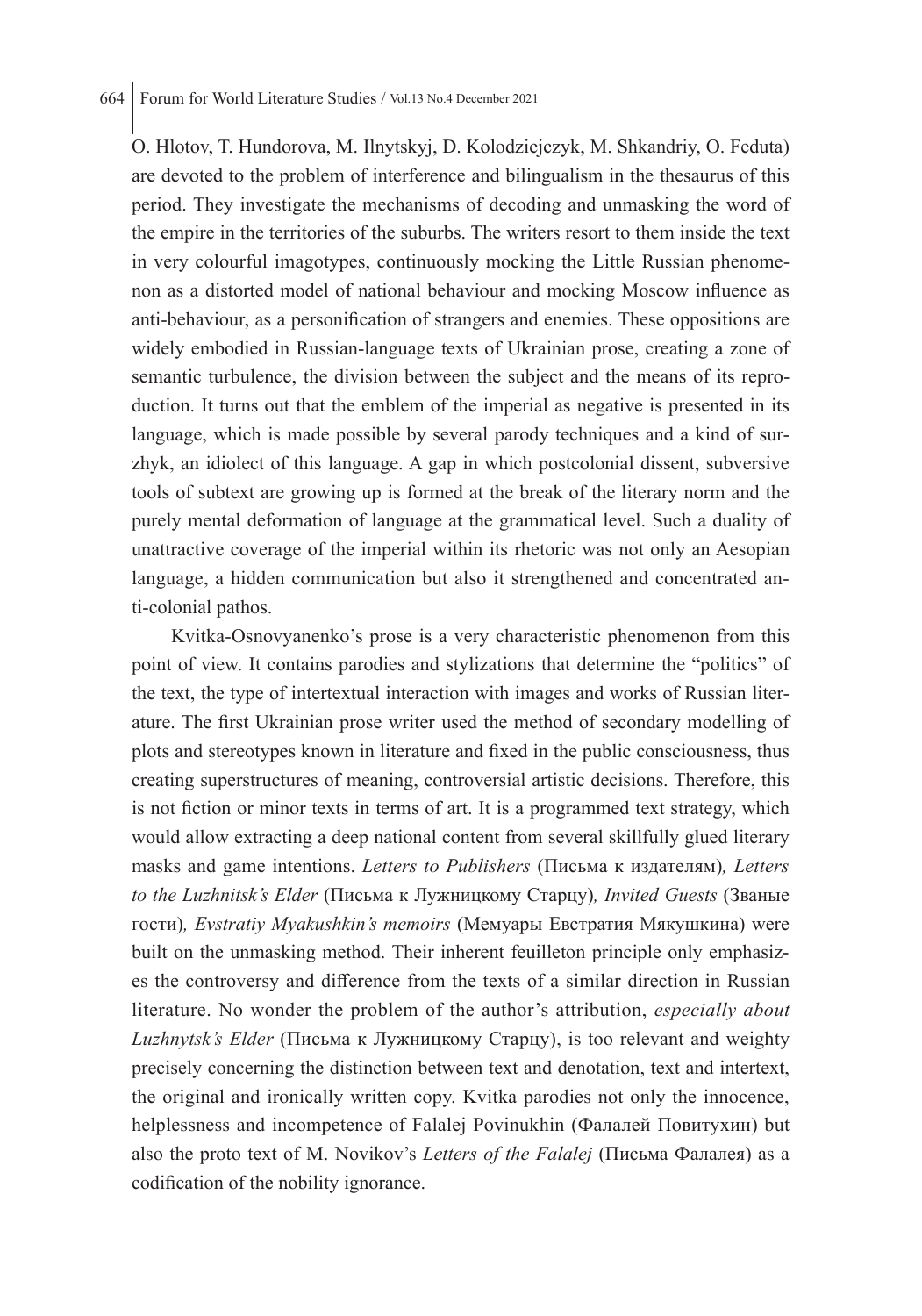Double controversy becomes a favourite technique of play at the reference and communicative levels of the work, acquiring the features of metatextuality as a very flexible strategy of comparisons, statements and objections, the search for differences and similarities. Evstratiy Myakushkin (Евстратий Менушкин) composes the instruction for a "fashionable" novel, which should be a parody of the trivial rhetoric of the literature written at that time, in particular, the Gothic novel and examples of its imitation in Russian literature. However, the author of the memoirs also becomes the object of parody. Playing on the border of denotation and signification at different levels of reception shows excessive attention to the sphere of textuality. The visible and the invisible, the declarative and the hidden, art object and context, and its peripheral zone coexist there. A separate group consists of works focused on the direct depiction of colonization. They are *Holovatyj* (Головатый)*, The Foundation of Kharkiv* (Основание Харькова), *Tatar Raids* (Татарские набеги), *1812 in the Country* (1812 год в провинции). The postcolonial state of these works is derived with the dual identity, belonging to the world of the colonizer and the colonized, which causes "the fluid and unstable nature of personal and gender identity, the shifting, 'polyvalent', contradictory currents of signification within texts'' (Barry 129). The narratives with a propaganda component, without ambiguities but with a monologue on behalf of the authorities shown in *The Letters to Kind Compatriots* (Листи до любезних земляків), *The Indefinite* (Бессрочный) are naturally excluded from this circle.

E. Hrebinka is a very interesting example of a controversial vision of history so far within the imperial horizons. He artistically elaborates and obscures an episode *Colonel Zolotarenko from Nezhin* (Нежинский полковник Золотаренко) from *The History of the Rus'* (Історіz Русів) with romantic colours and frequently uses the folk epic in the description of Cossack heroics in *Tchaikovsky* (Чайковський). Critical intentions break through idealizing Potemkin as a historical figure. He was shown not only in the palace and ceremonial life but also in the private chamber. Against the background of the inconsistency of the mercantile St. Petersburg reality with the patriarchal ideology of the period of the empire's formation, the strategy of its debunking in *The Seeker of the Place* (Искатель места) is revealed. Shevchenko's novels appear as a powerful array of not so much anti-colonial orientation but *deconstructions of the colonial*. The development can be traced from self-interpretations of his works *The Mercenary* (Наймичка), *Varnak* (Варнак), *The Princess* (Княгиня) to polemics at the genre level with sentimentalist forms of imperial graphomania in *The Walking with Pleasure and Morality* (Прогулка с удовольствием и не без морали), hidden behind the academic presentability and grandeur of his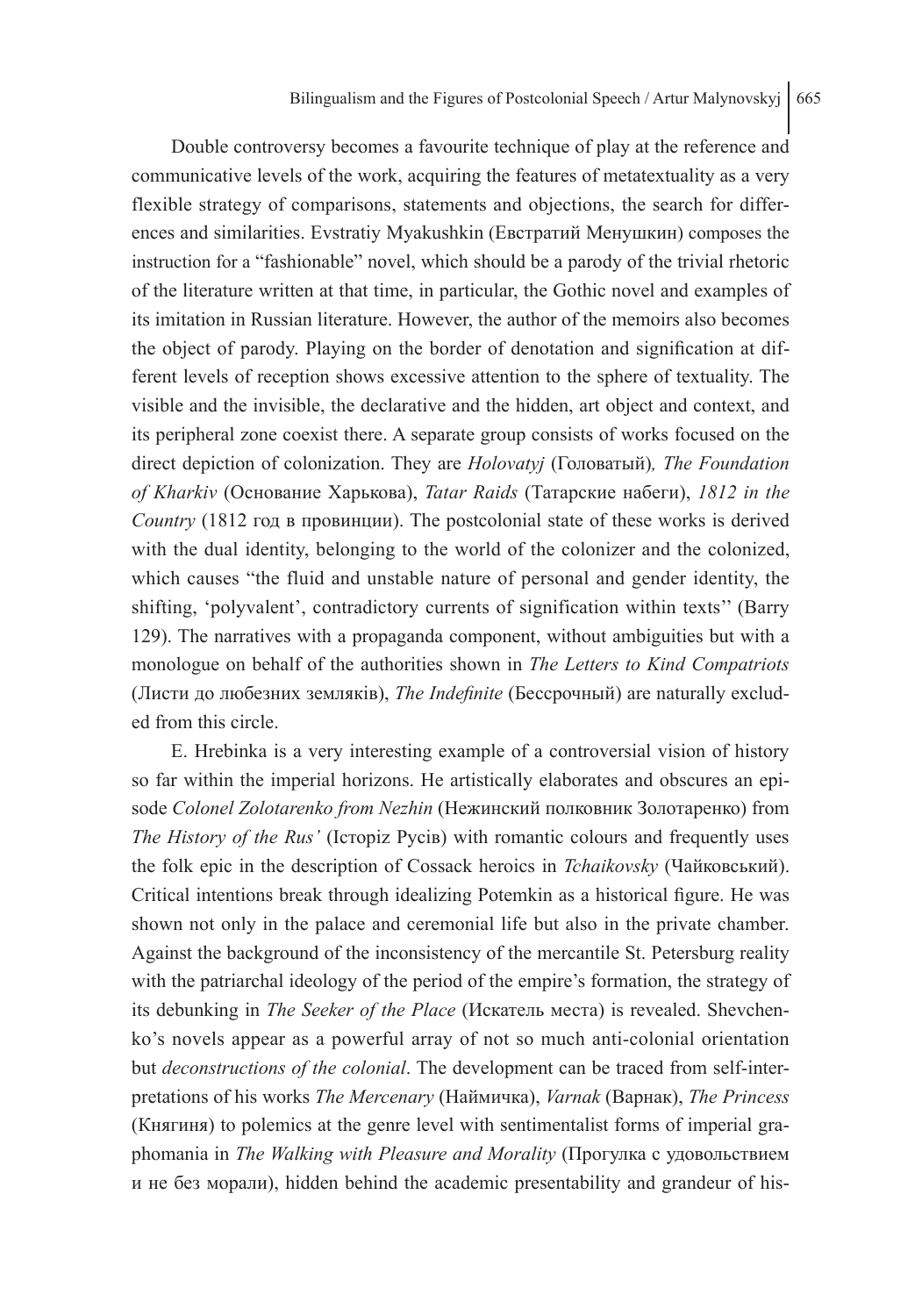torical lamentations and reflections in *The Artist* (Художник), significantly different from Russian literature interpretation of the phenomenon of unhappy consciousness on the background of the tragedy of the serfs in *The Musician* (Музыкант) and demoralizing soldiers in *The Unfortunate* (Музыкант).

The adaptation of the Russian-language style to reproduce the Ukrainian realities generated by the empire was for the writer not only a "zigzag in his personal and creative destiny, an island in the Ukrainian-speaking sea" (Barabash 240), but also a real transfer with complex *diglossia* as dynamic unbalanced bilingualism. The experience of colonial practices and emigration confirms numerous examples of the coexistence of languages on the principle of functionality, depending on the scope. According to the unwritten rules of language were divided into poetic and prose, male and female, dead ("sleeping") and living, conversational, with new literary norms. The most productive transients are singled out in this whole spectrum of interactions and oppositions. According to N. Azarova's observations, transitions to a foreign language occur much more often in prose than in poetry, perhaps because it is more suitable for speech mimicry, creating the unity of the expression and the image. Besides, all realistic literature is based on this similarity, the inertia of which can be overcome only in the experiments of the new prose of the twentieth century. Apparently, for mimicry, writers resort to shifter words, or "transfer words,""ambiguous" words, that allows writers to "overcome language boundaries and to be in different languages and between them simultaneously (Azarova 261).

# **Cultural Transfers, National Concepts, Imagological Projections**

These words become concepts and definitions of national and cultural complexes in the literature, recognizable territorial markers. The toponym "Little Russia'' (Малоросія) used by Ukrainian and Russian writers does not have a clear terminological definition but arises due to the historical association with the tradition of naming small primary, autochthonous, and large peripheral territories, neighbourhoods (oppositions "Little Hellas"—"Great Hellas,"metropolis—colonies). Through Byzantine mediation, this tradition migrated to the toponym of the Kyiv state as "Little Russia" as the centre, and "Great Russia" as the northeastern periphery. Over time, historical semantics have been overshadowed by a pejorative connotation. As Y. Barabash notes, " the phrase 'Little Russia' (Малая Россия) retained a specific secondary nature and subordination in the imperial consciousness, which could not fail to provoke and still provokes a counter-reaction" (Barabash 577). However, the ideologically deformed toponym is firmly and permanently entrenched in the public consciousness as a frontier feature of remote subterritories of "imaginary commu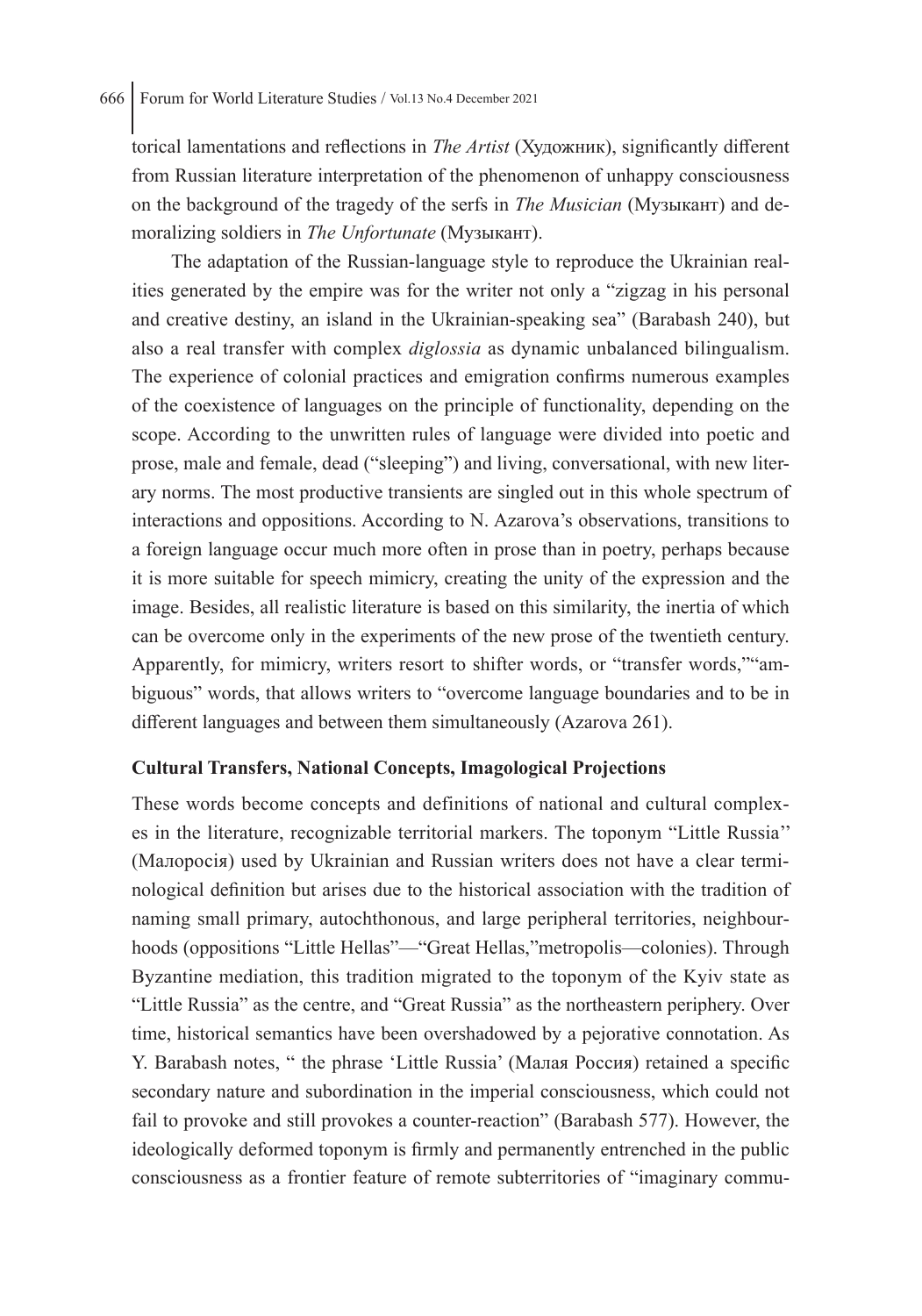nities,"constructed on the imagological principle. The derived ethnonym "Little Russian" becomes synonymous with secondary and inferiority, as M. Hrushevskyj said "the spiritual slavery,"the syndrome of adaptation and integration into imperial structures. E. Malanyuk in his essay *Little Russian identity* (Малоросійство) proposed an exceptionally successful formulation in terms of the mechanisms of colonization and enslavement, deformation of national consciousness from within:

This type is nationally defective, mentally and spiritually crippled, and—in consequence, sometimes,—racially. In our Motherland (the main historical deposit of this human type) it has acquired a particularly pathological and not so simple character as, at first glance, it would seem. Due to that course of historical time on our land, the type of Little Russian became (at least in towns and cities) mass, and worst of all, traditional. And we must assume that the methods of so to speak *Little Russian production have been developed in Moscow for more than a century, and the system of those products has a solid, so to speak, scientific base*. (Malanyuk 30)

Of course, a consistent tradition of understanding Little Russian identity as an amorphous national hybrid, an ugly twist (by Y. Barabash, D. Dontsov, V. Lypynskyj, M. Khvylovyj, E. Malanyuk, I. Dzyuba, E. Sverstyuk, M. Ryabchuk, and others) provoked precisely by its imperial representation, the negative meanings embedded in this glued concept. Language takes a decisive part in the "production" of the imagological projection of the national image, inherited for enchantment and enslavement, sanctioned by the empire. Language is a metaphor for political actions and ideological influence, an agent of transfer and the imposition of a completely legitimate status of an ethnic branch. The pejorative meaning becomes possible in the conditions of diglossia as a linguistic asymmetry as bilingualism. "Bilingualism allows us to re-conceptualize a category that is absent in the native language. Bilingualism allows us to tear off the category itself and turn it into some speculation and abstraction" (Azarova 267). The amplitude of the term "Little Russia'' as a political metaphor extracted from the historical semantics of the empire is quite wide: from neutral word usage and admiration for marginal exotics to ironical and indulgent tonality and even caustic ridicule of national weaknesses. We can find these shades of meaning in the prose of the first half of the XIX century.

Imperial imagology designed and transplanted the image that fully corresponded to its horizon of expectation to Ukrainian consciousness. Such a cultural transfer was fully in line with the "geographical" guidelines for territorial and intellectual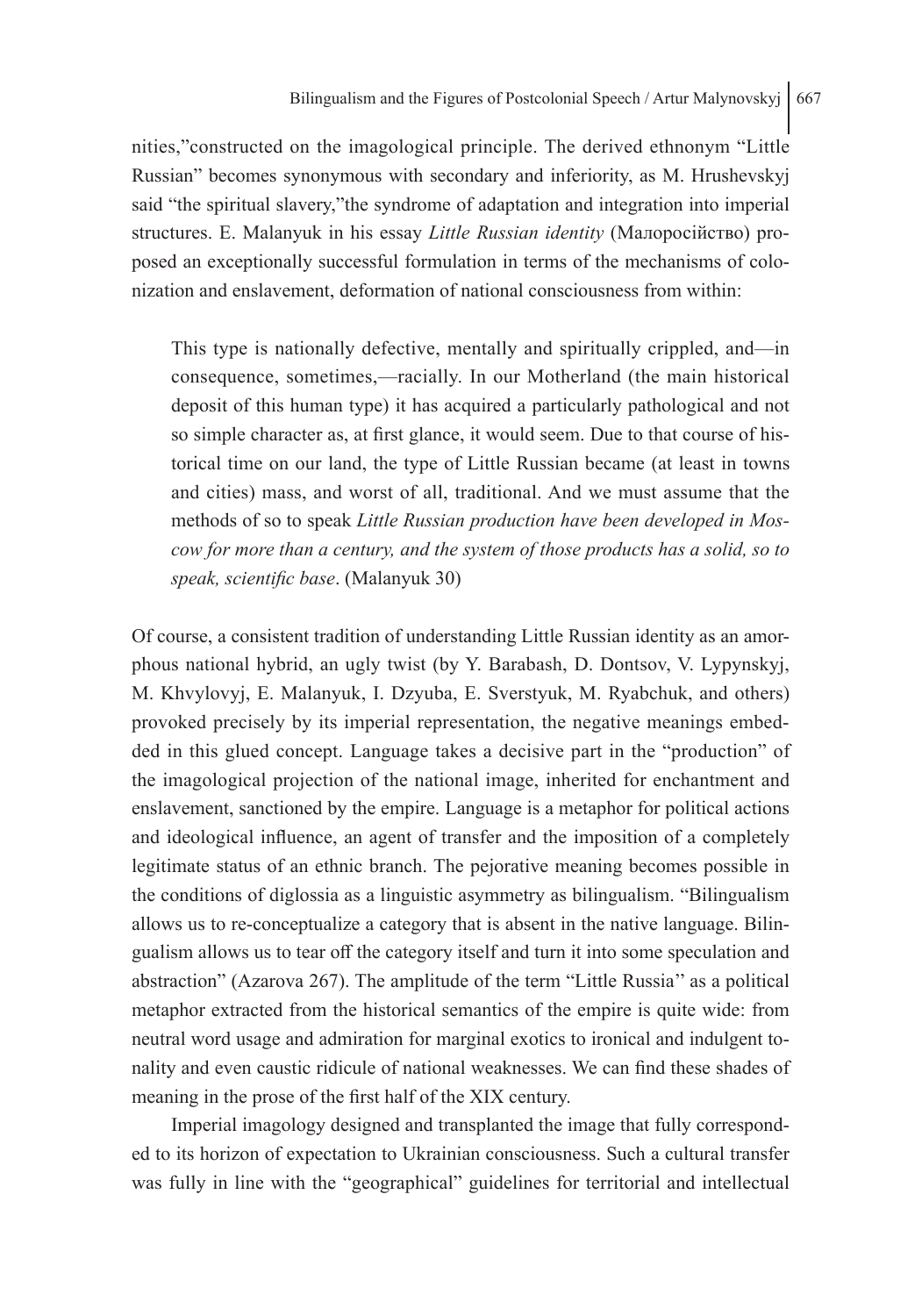occupation by demonstrating a pretended cultural exchange. The voluntary acceptance of Little Russian identity, and, as a consequence, seduction by imperial privileges reflects the dialectic of labile expansion, carried out in the stream of "overlapping territories, intertwined histories" as E. Said would say. The effect of weaving, imposed on domination, subjugation, relentless control determines the essence of imperial policy.

Just as none of us is outside or beyond geography, none of us is completely free from the struggle over geography. That struggle is complex and interesting because it is not only about soldiers and cannons but also about ideas, about forms, about images and imaginings. (Said 42)

Of course, behind this imaginary concept, a balanced, well-thought-out and structured on the political, ethnic, religious and cultural levels, the integration of Ukrainian elites was in the highest aristocratic circles.

The duration of the creation of signs of the secondary stage by convincing imperial rhetoric, accentuated by E. Malanyuk, is also confirmed in the substantiation of the complex multilevel transformation of "Mazepas" into "Little Russians" by the Viennese historian A. Kappeler. Consistent co-optation of the Cossack elite into state institutions and convergence with the dynasty led to acculturation and erasure of ethnic differences. Integrated on the principle of political loyalty, the newly formed Little Russians approached the highest pyramid of power, ceased to be the opposition, and, conversely, were the first to maintain an imperial image in a system of concentric circles. Such migrations within the empire confirmed the "attractiveness of ascending the line of assimilation" (Kappeler 15). Let us recall the artistic texture of Gogol' recreating this "movement" to the fair of imperial vacancies, contrasting "old national, simple-hearted and at the same time rich surnames" "to those low Little Russians who tear themselves out of tar, traders, fill the chambers and public offices like locusts, tear the last penny from their fellow countrymen, fill St.Petersburg with snitches, finally make capital and solemnly add to their surname ending the syllable -ov instead of -o" [Ukrainian surnames often end in -o, e.g. Shevchenk**o**, and Russian surnames frequently end in -ov, e.g. Krylov] (Gogol 15).

Therefore, according to A. Kappeler, the concept of colonialism does not exhaust the essence of Ukrainian-Russian relations and characterizes rather the permanent state of co-dependence of the metropolis and the periphery. "An important difference from the colonial countries of the West is that there was no division into the imperial Russian ruling class and non-Russian lower classes in the class-based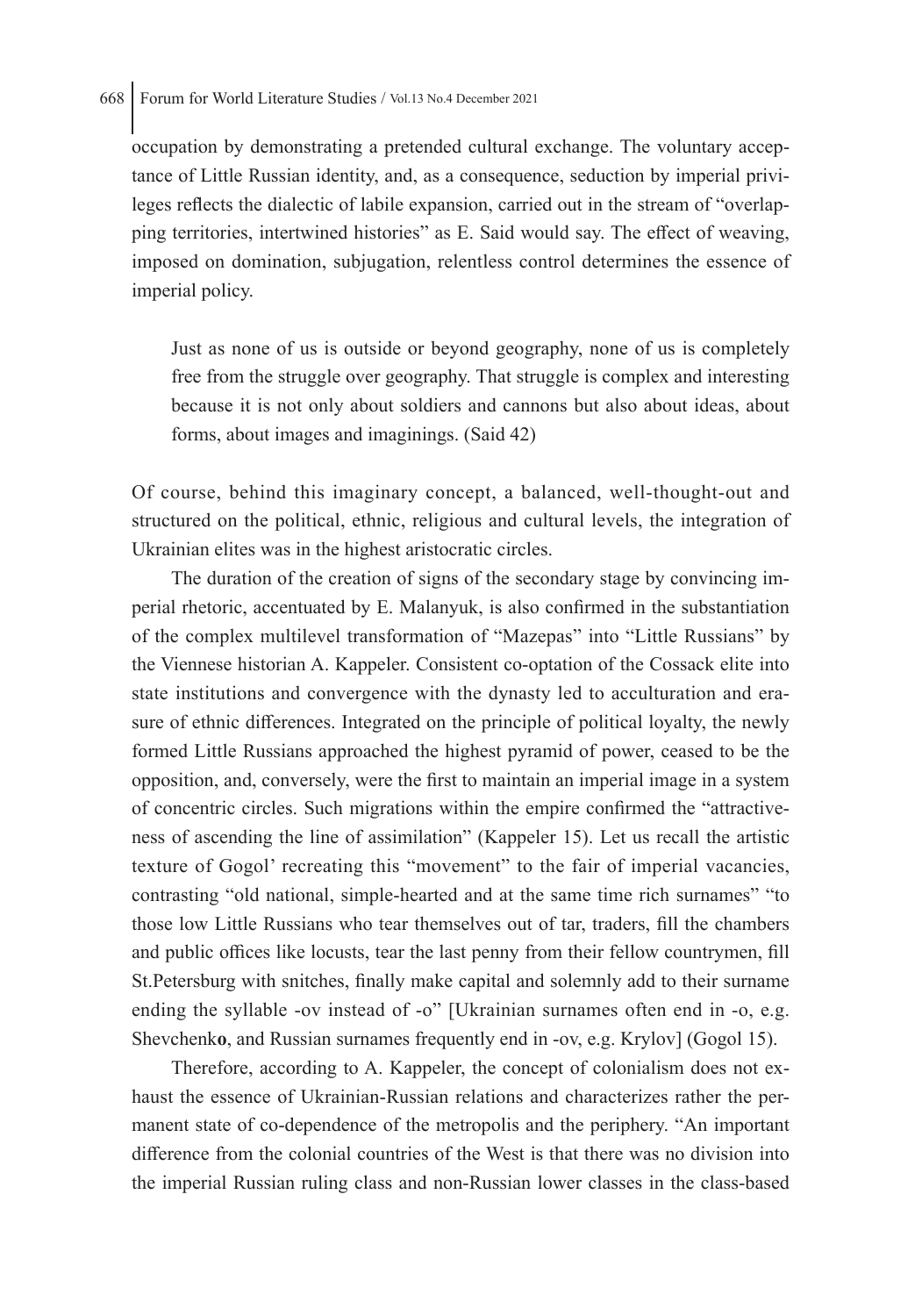Russian Empire… Ukraine was also not a classic colony of the Russian Empire. There was no spatial, cultural or racial distance, nor was there any legal discrimination against Ukrainians compared to Russians" (Kappeler 16). Despite the polemical conclusion of the scientist, it should be remembered that the empire is a rather complex formation, which does not always coincide with the concepts of the dominant nation and colonization. It not only appropriates others but also provides places for the "location of culture" of other peoples in its territory. Although, as it turns out, this is also a form of influence and appropriation. The semiotics of empire as a deliberate arrangement of signs, cultural significance and mapping has a special effect on the literary process. According to O. Ilnytskyj,

imperial culture does not involve a zero-sum cultural game, which is constantly played by Ukrainian and Russian critics and through which cultural values and writers (Somov, Hrebinka, Kvitka, Gogol and others) should be included in either one or the other "nation,"and the "nationality" itself is interpreted only in contradictory binary schemes. This approach, of course, leaves no room for the national fluidity, ambiguity or uncertainty that was the hallmarks of the empire. (Ilnytskyj 22)

#### **Mapping the Empire as the Way of Attribution to Others**

Thus, it is precisely those gaps and boundaries that create enclaves of cultural interactions and map the empire as a mosaic text. It becomes an analogue of transnational geopolitical formation with alternate changes of rigid subordination by fragile and labile redefinition, and weakening of hierarchy. In this sense, the empire was a *melting pot,* or a *salad bowl*, in which despite all the mixing and integration there are still infusions of the *different and non-national*, not assimilated by the hegemonic discourse. It follows that "imperial culture testifies to the existence of an early form of Ukrainian consciousness in it "(Ilnytskyj 23). It was embodied in various forms of being interested in national culture by its natives, the fashion for the Little Russian in St. Petersburg, with attempts to reduce it from the local level to the level of literary codified language. Of course, the language marker is quite indirect, because culture uses mainly *the lingua franca, w*hich represents the empire. Nevertheless, through the web of assimilation, detached from its linguistic field and conventionally associated with the Russian language, noticeable infusions of Ukrainian break through.

We distinguish literary and cultural components which are in asymmetric re-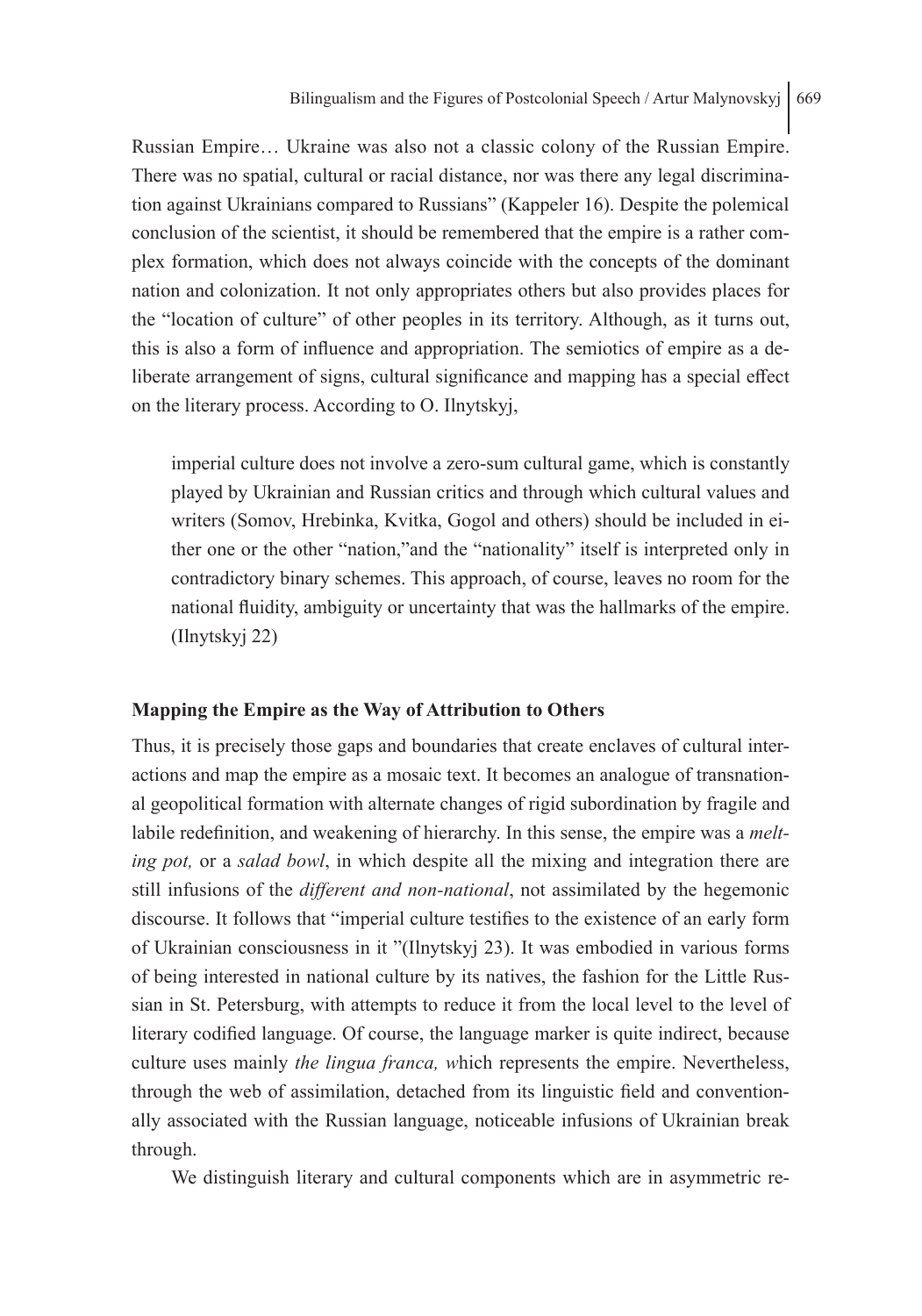lationships in this conflict. The resolution of this conflict is possible in the plane of the "linguistic-literary binomial" (Barabash), an extremely dialectical contradictory phenomenon embodied by Gogol'. He became a classic example of cultural transfer, in which ethnic roots and the old-fashioned atmosphere of the Cossack petty officers' environment, inherited family bilingualism of Ukrainian and Russian, distance from the motherland and formation of pro-imperial worldview and many other more or less secondary factors intersected. In other words, Gogol' repeated the scenarios already lived by his compatriots in his own life. He recreated the dominant model of life when "natural Ukrainian consciousness fatally retreated to colonial Little Russian identity in the minds and behaviour of the national nobility" (Barabash 235). Of course, this path of "national breaking of the worldview" resulted in "Gogol's conscious apostasy in relation to the native language and vice versa—in the glorification of the Russian language" (239). However, in a seemingly trivial way, he was able to represent Ukrainian culture in the general imperial territories precisely because of the "surprisingly flexible and adaptive mechanism of intralingual readjustment, selection of stylistic means to solve a particular artistic task" (236). The Ukrainian way of thinking and the creation of "wrong" Gogol's Russian phraseology manifested in syntactic constructions, the idiolect of literary language, dichotomy, counterpoint as an infusion of one language into another is the action of mental transference. It is overcoming one's foreignness in a non-native language with the acquisition of a new linguistic quality, inspiring and enriching influence (241). The mechanism of language transfer was successfully reproduced by I. Orzhytskyj. Y. Barabash refers to him substantiating the phenomenon of Gogol as an agent of influence, movement and representation of the Ukrainian worldview. As the philologist notes, "Ukrainian words and forms were pounding in that genius and unhappy mind, even when he created things that had nothing to do with the Slavic area at all" (237).

Gogol did not become a classic writer of Ukrainian literature, but he inspired it, influenced it, and became a guide for a whole galaxy of writers. According to Y. Barabash, he became one of the key figures in the history of Ukrainian literature and spiritual culture, and in the context of real dialogic relations "Russian-speaking branch of Ukrainian culture, but as a fact of Russian literature. (245). This solves the problem of disproportionate competition between a more universal culture and literature embodied exclusively in the national language. This indirectness and displacement of concepts simultaneously outline an extremely important methodological projection on which the theory of cultural transfer is based. Gogol's phenomenon is a complex process of Russian-Ukrainian cultural and literature dialogue/ interaction/influence during several centuries, and sometimes confrontation (249).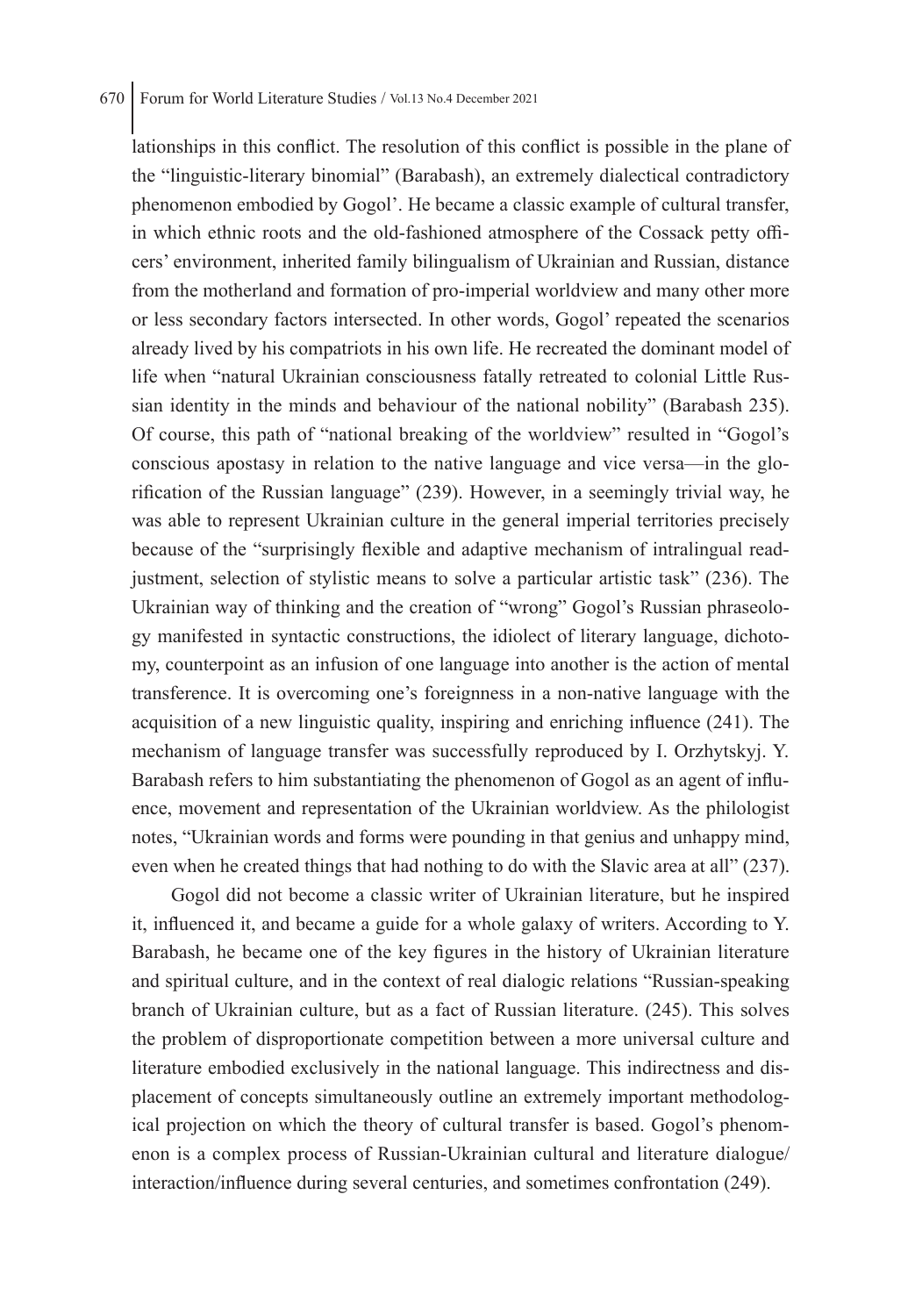A similar dichotomy is characteristic of Ukrainian writers, who used not only Russian as a direct imperial construct, but the native Ukrainian language as the strongest expression of ethnicity and identity. The coexistence of two languages in the works of I. Kotlyarevskyj, P. Hulak-Artemovskyj, E. Hrebinka, G. Kvitka-Osnovyanenko completely fit into the fragile schemes of the frontier, the turn of the century, in which the criteria of art and the literary canon were not established. Borderline historical and literary periods do not function as a consistent change of paradigms, but as a fundamentally nonlinear system of readjustment and aesthetic reorientation with a continuous search for new art forms. Therefore, unsteady transients are best attributed to the synergetic study of "games on borders and with borders" (M. Schmitz-Emans). The connection between them is traced in fragmented structural elements, which create intermediate aesthetic phenomena. The turn of the century emphasizes "halftones,""intermediate" variants, "artistic and stylistic hybrids" that form an amalgam type of writing (according to the classification of I. Limborskyj). Even internally related compounds and mutually objectionable tendencies persist in this eclecticism. The type of connection is conventional but rather dissipative and selective between them. It also allows us to restore the ancient semantics of the center and the periphery, to consolidate the contrasting meanings of the essential and the secondary through the cross method. Thus, amalgam as a manner of writing, the quality of the art is the key to break false stereotypes and, perhaps, deconstructing imperial ideology at the aesthetic level. It is not only about the interaction between sentimentalism, pre-romanticism, romanticism and classical realism, but also about the attraction and conditionality of the artistic process by the nation-centric Baroque culture. Amalgam types of literature select what they need from past eras, adapting it to their historical conditions and socio-cultural context. I. Limborskyj notes that

these types did not become so widespread in the Renaissance Western European individualist mode, but developed the idea of "variability "of the individual, belonging to the corporate consciousness, which was supplemented by the occasional tendency to postulate the idea of nation-centred isolation. (Limborskyj 11)

These guidelines are updated with the greatest force in the border periods, because "a radical restructuring of the macrostructure of artistic thinking in the ways of establishing a new canon occurred" (11).

This duality contributed to bilingualism as an imperial polytheism, which caused the splitting of the linguistic personality of the Ukrainian writer into several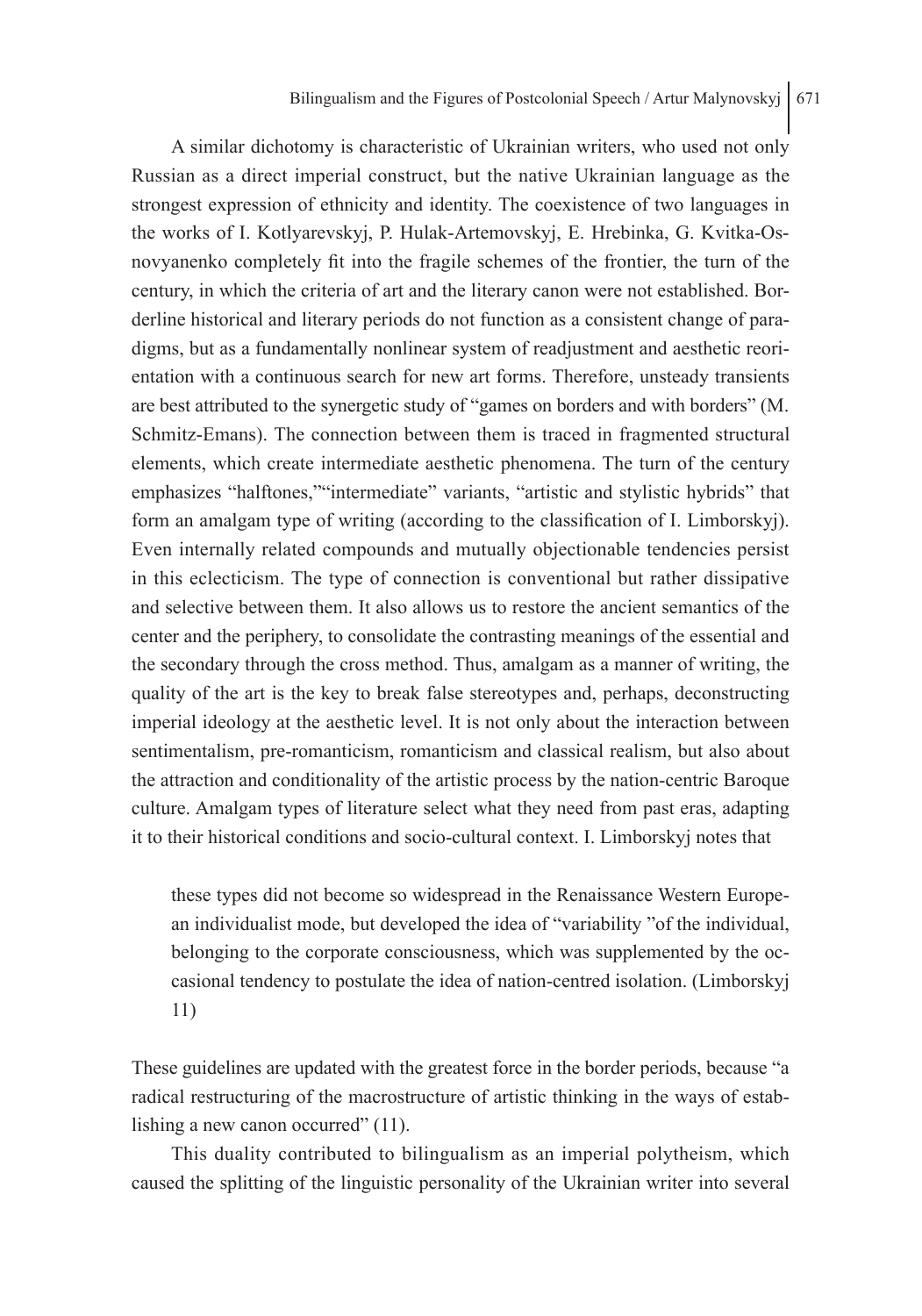incarnations: family communication, the public image in their community, imaginary or real self-presentation outside region (correspondence and live contacts with Russian writers). In addition, the performed social roles often did not correspond to the high purpose of asserting identity and writing in the national language. There was a gap between them that was filled with excessive attention to Russian literature or coverage of Ukrainian topics and realities in Russian. M. Zerov substantiates the concept of provincialism of writing at the initial stage and connects it with specific social groups—the provincial nobility, middle-ranking officials, the village clergy. According to the scientist, both the nobles (Kvitka, Gogol Sr., Hrebinka), and government officials (Hulak-Artemovskyj, Kukharenko, Dumitrashkiv), and the clergy (Pisarevskyj, Olexandriv, Korenits'ky) were "small provincial audience,"capable of reproducing only people's life. These were the manifestations of regional autonomy, regionalism, conservatism, "local patriotism" combined with inclusion in a supranational formation in the circle of imperial culture. This synthesis sometimes proved to be productive in terms of dialogic interaction, in the transfer of Ukrainian themes into Russian literature, helped to enrich the linguistic norm with dialects, to solve the extremely important question of imperial identity through fake multiethnicity. O. Borzenko notes:

Considering this situation in terms of cultural colonialism, we can talk not only about subjugation and resistance but also about a very productive experience of interdependence and symbiosis… Speaking figuratively, the "Ukrainian soul" influenced imperial culture significantly, especially at its stage of supranational life. (Borzenko 24-25)

Such duality, the hesitation between the native and the foreign, the home and the world, the private and the public created a zone of tension between the desire to preserve the authenticity of culture and the hidden denationalization, the loss of identity. This intermediate situation was exacerbated by the fact that Ukrainian society was stratified between the Russified and Polonized gentry, Cossack petty officers, clergy and peasants, the only owners of old patriarchal values, not subjected to external influences and unification. There was a rather rigid division between the official written culture and the speaking tradition accumulated in the people's memory. Influenced by Herder's ideas, this conflict was resolved in the literary codification of Ukrainian consciousness in several languages. The asymmetry between the subject and the means of its creation pushes productive cultural models of the frontier, such as the Ukrainian school of Polish romanticism, the Ukrainian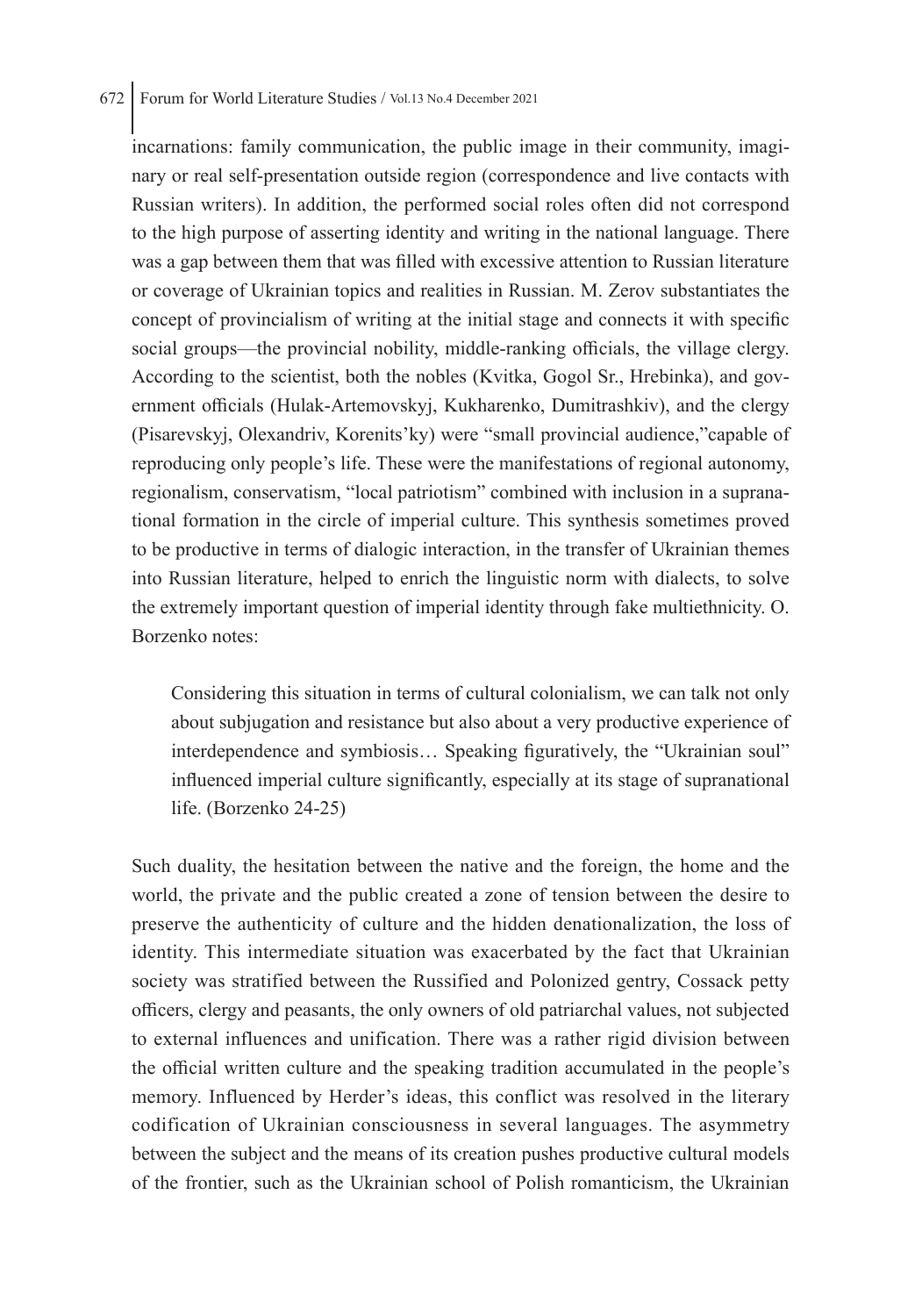branch of Russian literature, and others. The presence of Polish and Russian narrative traditions is also noticeable in Ukrainian prose (Kvitka, Hrebinka, Kulish). These phenomena of transfer reveal the colonial situation from the bilingual point of view, and sometimes polylingualism which is a reflection of the relationship between the centre and the periphery.

The Ukrainian language map of this period shows territorial dialects, the value of common speech in the formation of literary norms, marking political processes with *surzhyk*, geographical discoveries, development and settlement of new places, border neighbourhoods of various kinds. The interaction of language norms and anti-norms, lexicons of different levels of subordination occurs on the principle of circulation, Brownian motion of language elements, as a result of which idiolects, new varieties and combinations of donor language and recipient language are born. The final approval of a new rule is still far away, there is always a void or the formation of surpluses, which are constantly in motion and prone to development. In this case, Sloboda Ukraine is an example of such a language transfer.

It is characterized by a colourful local language as a product of the cross-connection of many regional dialects. The policy of colonization contributed to the creation of Polish and Russian languages mixed with Ukrainian words. The influence of these language hybrids was so powerful that "even immigrants from Russia switched here to the local version of the Russian language with Ukrainian words" (Sherekh 411). The local Ukrainian elite willingly Russified in exchange for noble titles and positions. Complete Russification did not take place, especially because the old people showed a special sentiment towards their native language. We should not forget that the idea of national revival, first formulated in the concept of messianism and associated with the discovery of a new quality and wider expressive possibilities of the Ukrainian language does not disappear from Kharkiv romantics' minds.

The peculiar exclusivity of Sloboda Ukraine with its mixing and crossing influences allows us to notice the enclave in it, within which parallel plots of "German conquest of territory,"Polish-Latin presence in writing and culture in general, and the most powerful main dialogue, where "Ukrainian and Russian plots of Kharkiv literature are generally mixed" (Ushkalov 90). At the same time, this unity is not stable as provided by the laws of the transfer. And later it begins to disintegrate by distancing the two pieces of literature against the background of the popular in Europe at the time the idea of identity, ethnic differences, the individuality of national self-expression. As if deliberately created at the turn of the XVIII-XIX centuries, this rage broke down, playing its explosive role in the emergence of modern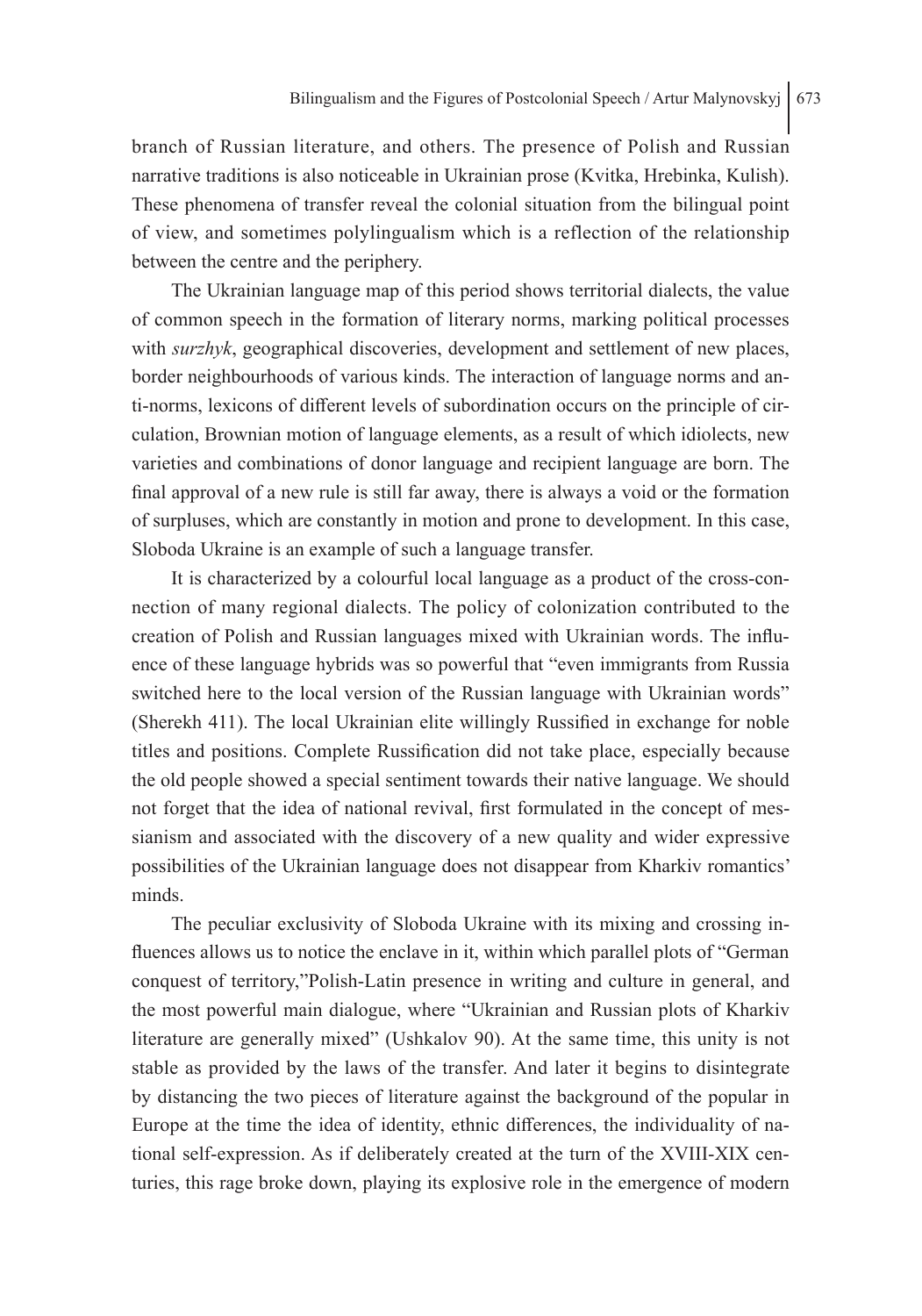Ukrainian literature. L. Ushkalov considers this fusion of pieces of literature with the founding of Kharkiv University a manifestation of imperial policy. It marked the beginning of "national self-knowledge" because in the wake of early romanticism the new Ukrainian literature was born in Kharkiv" (94). This circumstance led to the fact that from the second half of the 1820s Russian literature in Ukraine ceased to play the role it played in the first quarter of the nineteenth century. The transfer shift that led to the independent literature is formed by many factors: German idealist philosophy, Herder's national-historical doctrine, typological proximity of Rousseau intentions to the psycho-emotional world of the Ukrainian simple peasant. It is not just about a new starting point in the history of writing, but also about the formation of a fundamentally different paradigm of thinking, based on the historical development of organic art forms. D. Chyzhevskyj summarized this set of factors:

Modern literature, mainly Russian and Polish, religious problems and German philosophy lead them (Kharkiv romantics) to consider the problems of the philosophy of history, and ethnographic interest, especially Sreznevskyj, brings them directly to study and fascinate Ukrainian folk poetry. (Chyzhevskyj 372)

The internalization of history naturally affected linguistic processes in the literature. The use of the common speech and its regional features had an ideological and cultural meaning, it became a sign of belonging to the national movement. The common speech without grammatical and logical correctness is precedent in the author's text, in opposition to the official speech trained by the empire. It was a strategy that was reduced to "later inclusion of the common speech in the collective memory not only in the status of literature but also national" (Borzenko 54).

## **Conclusion**

The theory of nation and narration explains the Ukrainian-Russian bilingualism, manifestations of diglossia, multilingualism, which developed in the first half of the XIX century. By analogy with the classical model of resistance to colonialism, the language of the empire becomes an instrument of veiled national struggle in Ukrainian literature, and a counter-discourse used to break down stereotypes and developed imperial images such as Little Russian identity. The subject of speech speaks from the standpoint not of domination, but of enslavement, and discursive appropriation and cultural assimilation. However, Ukrainian literature develops asymmetrically instead of Western European pieces of literature. It seems to avoid acute political issues, and global topics by actualizing the language factor, instead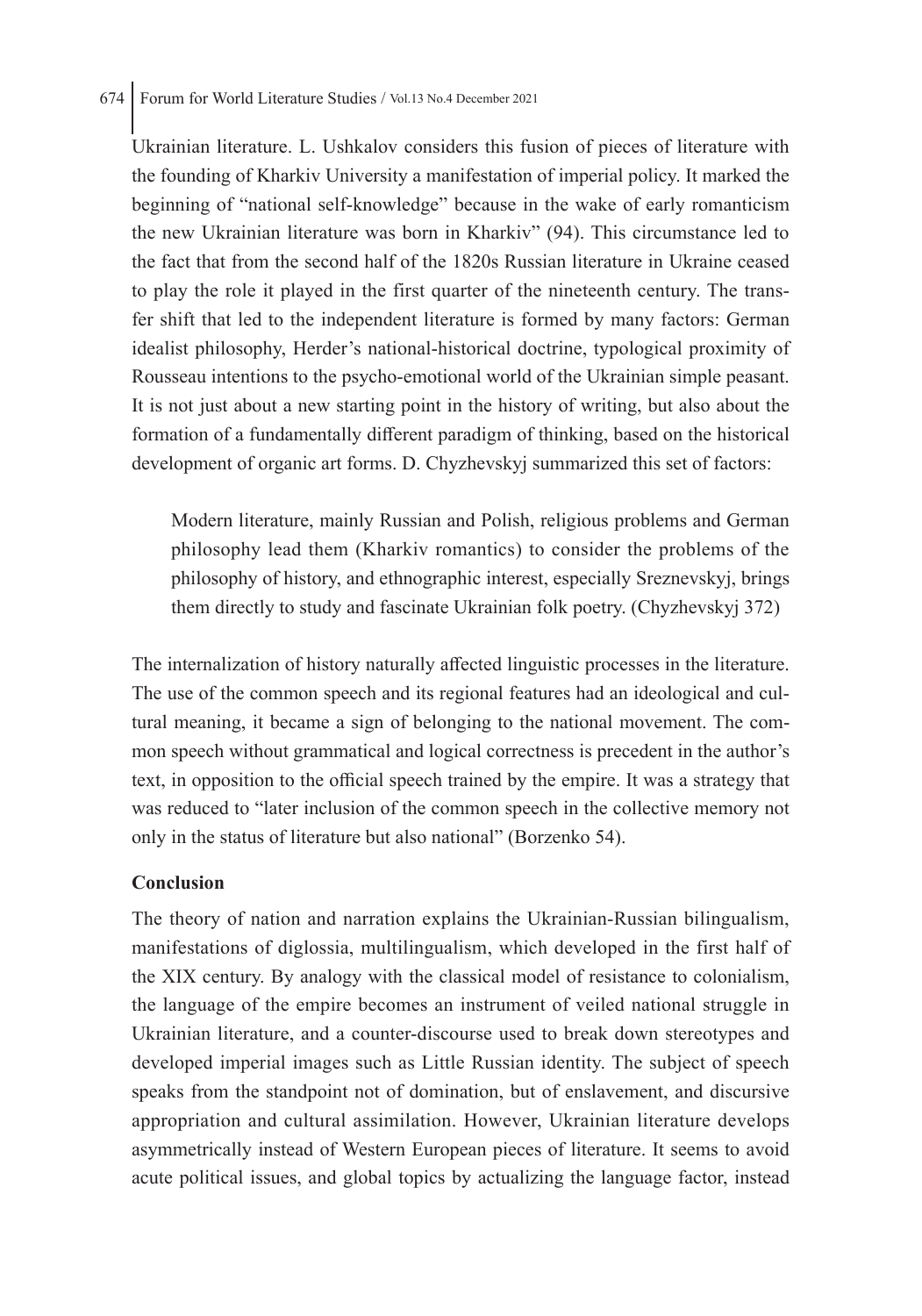of resorting to a kind of escapism, the inner life of characters, ethical issues integral from corporate and Christian morality.

The revival of the resources of tradition, Cossack heroism which became an indirect source of anti-colonial resistance occurs against the background of idyllic serenity and limited worldview of the domestic sphere. Accentuation of speech participants optimizes communication, therefore, helps to identify the human sphere in it. Creolized variants of a language in which the binary oppositions of Saussurean linguistics are only auxiliary against the background of unpredictability and multidimensionality of human behaviour are being created. The anthropologization speech contributes to the understanding of various models of nation-building and rather flexible identities. At the same time, the cultural situation of bilingualism reaches the level of metatext. It is explained by the ways of self-determination of Ukrainian literature, the emergence of the national language against the policy of unifying a special version of the Russian language, subversive and anti-canonical to imperial writing.

## **Works Cited**

- Azarova, N. Поэтический билингвизм как средство межкультурного трансфера Лингвистика и семиотика культурных трансферов: методы, принципы, технологии. [*Poetic Bilingualism as a Mean of Intercultural Transfer. Linguistics and Semiotics of Cultural Transfers: Methods, Principles, Technologies*]. Cultural Revolution, 2016, pp. 255-307.
- Barabash, Y. Малоросійство і західнорусизм: сіамські близнюки. Не відверну лиця. Штрихи до літературної автобіографії. [*Little Russian Identity and Western Russification: Siamese Twins. I will not turn my face away. Touches to the Literary Autobiography*]. Tempora, 2013.
- Barry, Peter. *Beginning Theory. An Introduction to Literary and Cultural Theory*. 2nd ed., Manchester UP, 2002.
- Borzenko, O. Сентиментальна «провінція» (Нова українська література на етапі її становлення). [*Sentimental "Province" (New Ukrainian Literature at the Stage of Its Formation)*]*.* Kharkiv UP, 2006.
- Chyzhevskyj, D. Історія української літератури (від початків до доби реалізму)*.* [*History of Ukrainian Literature (From the Beginning to the Era of Realism)*]. Femina, 1994.
- Hrebinka, E. Твори у 3 томах [*Works in 3 Volumes*]. Scientific thought, 1981.
- Gogol, N. Собрание сочинений в шести томах [*Collected Works in Six Volumes*]. 3-rd volume. Goslitizdat, 1937.
- Zerov, M. Українське письменство [*Ukrainian Literature*]. Kyiv: Solomiya Pavlychko's Osnovy PH, 2002.
- Ilnytskyj, O. Роздуми про "культуру" в імперії: (З перспективи російсько-українських